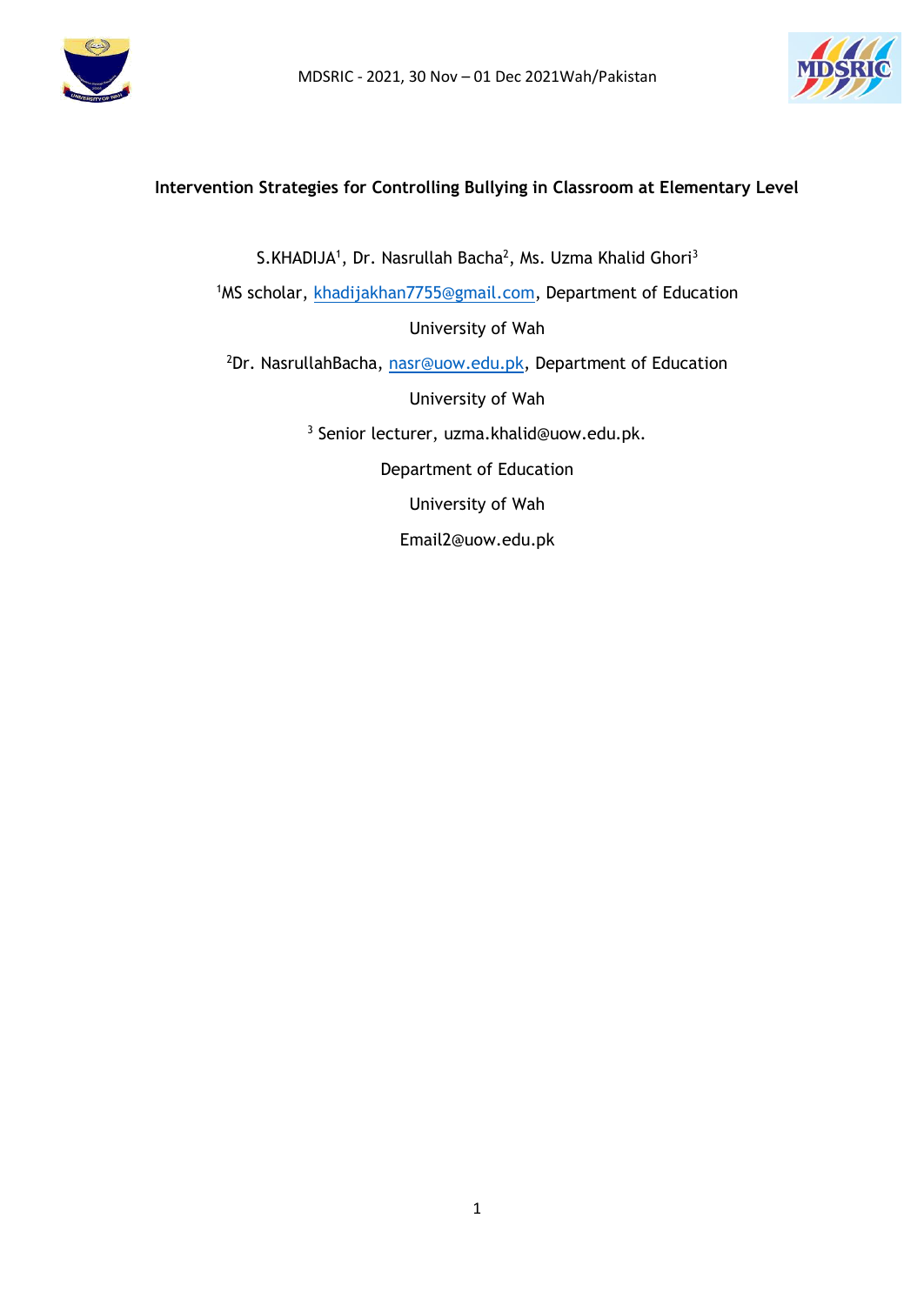



#### **ABSTRACT**

Bullying is a universal problem, which may directly or indirectly influences on the environment of school. Therefore there is the need to provide safe and healthy environment to the students. Teacher is a crucial part of a school who may play a vital role in school. The purpose of this study is (a) to identify the types of bullying prevailing in the elementary schools of Rawalpindi district, (b) To find the factors affecting the adoption of intervention strategies by teachers, (c) To identify the strategies adopted by the teachers for controlling bullying, (d) To explore effective intervention strategies. In this descriptive research the data were gathered through convenient sampling. The population of this study were the teachers of Rawalpindi district. And the sample size of this study was consisted on 400 teachers. Findings of this study indicated that teachers were used mixed intervention strategies according to the situation of bullying for controlling the bullying episode as well. Teachers should encourage those student who may report the bullying incident then they will be able to tackle the bullying situation as well as they will be able to teach their students that how to handle the bullying situation and also develop in them the problem solving skills, then they will be able to tackle the bullying situation by their own.

Keyword: Intervention strategies1, bullying2, mixed intervention strategies3, classroom4

#### **1. INTRODUCTION**

Bullying is an aggressive and unwanted behavior of a person when the person is targeted with one person or a group of person that involves the real imbalance of strength and the bully target the person who is less power than him. (Gini, 2004; Nansel et al., 2001). Bullying means when one person or a number of person targets another person with verbal or physical actions which may harm the person. (Online Etymology Dictionary). It is usually occur among school students it may vary in different forms direct or indirect bulling .Direct bullying may involves physical or verbal bullying in physical bullying a person hurt someone physically by hitting or beating someone, and verbal bullying may involve threats, hurtful things by saying or writing as well the perpetrator's intention is to humiliate the victim as well. Indirect bullying involves rumors and false information the bully spread the false information about another person (Gladden, Vivolo-Kantor, Hamburger,

&Lumpkin, 2014). Several studies shows that bullying may have negative impact on students (Cardoos&Hinshaw, 2011; Merrell et al., 2008). Findings shows that depression, anxiety and emotional problems were common among students due to prevalence of bullying in school (Cornell & Mehta, 2011; Lamarche et al., 2007). Many student participated, witnessed or experienced violence on a daily routine of their lives. The problem of bullying in school is not only facing in Pakistan but other developed countries are also faced this problem.

Moreover the researches shows that bullying among students in school may effects on those students who may involve in bullying it may negatively effect on their mental health and might be effect on perpetrator's behaviors which may visible in future of bullies, such as abuse and criminal activities and antisocial behavior as well as effect on their academic performance there is the need to use intervention strategies for the prevention of bullying (e.g., Cross et al., 2012; Hong &Espelage, 2012; Meter & Bauman, 2016)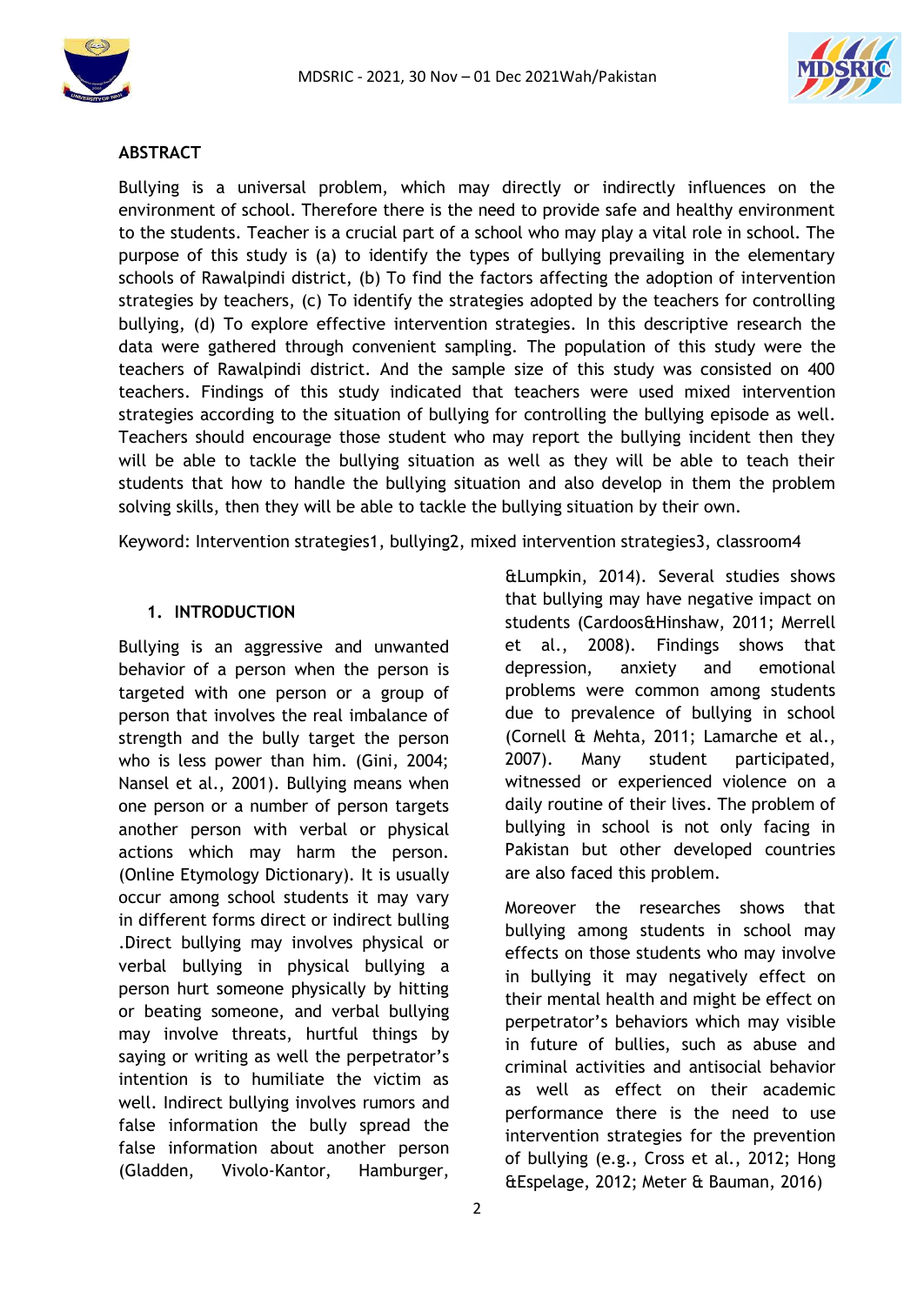



However bullying may occurs in school various places may use for bullying activities, such as school buses, playground, classrooms and bathrooms. It is a complex problem which affects not only victims but the bullies as well. Bullying may badly effects on perpetrators and victims academic achievement. Moreover bullying activity not only effects on perpetrators/victims lives but also effects on those students who may not directly involve in bullying (Sekol and Farrington (2016)

Although various bullying intervention strategies may use for prevention from bullying practices. Numerous strategies may engage students in controlling bullying. Peer involvement strategy used to stop bullying through training of peers and develop in them some skills and trained to help and support other students who may victimized by perpetrators (Cowie& Wallace, 2000).

Teacher control-based strategy this strategy is used to control bullying among student (Roland &Vaaland, 2006). In this strategy teacher directly involve to control the bullying activity in student. Teacher use verbal or disciplinary sanction for the prevention of bullying activities. This intervention strategy may play significant role for controlling bullying in school (Olweus, 1993; Roland &Vaaland, 2006)

In addition teacher may use no punishment approach (e.g., restorative justice approach; Morrison, 2007). In which teacher might be use positive attitude and actions towards bullying behavior in order to stop bullying act and the prime motive is to develop them empathy and develop them sense of realization about what they have done to others that has resulted to harm the victim.

Teacher is a crucial part of a school who may maintain the discipline of school as well. Teacher may use various strategies for controlling bullying in school. 1. Maintain discipline based strategy in which the teacher may have the power of authority to control the act of bullying at the spot through showing some gesture. 2. Students support strategy in this strategy to support students individually and to talk with the perpetrator who may involve in bully behavior and emotionally support those student who may victimized by the perpetrator. 3. Collective support strategy in which to involve parent, teachers and other professional staff for controlling bullying in school (Seidel and Oertel (2017).

Reporting system intervention strategy in which to report the bullying incidents and bullying problems through which to create the awareness about bullying. Moreover this strategy is used to spread awareness and reporting the bullying incident for tackling the problem of bullying the collection of this data through different sources like report letters, drop box etc. (Suckling & Temple, 2002)

However for the prevention of bullying the very first time the famous psychologist **Dan Olweus** who initiated the bullying prevention program in which he established the program in which he introduces various steps the list of these steps are here

**1. Whole school based strategy** in which the whole school staff will be involved and training of staff and meeting with school staff, making the list of rules for the prevention from bullying, meeting with parents

**2. Classroom based meeting** in which the teacher may use daily basis meeting with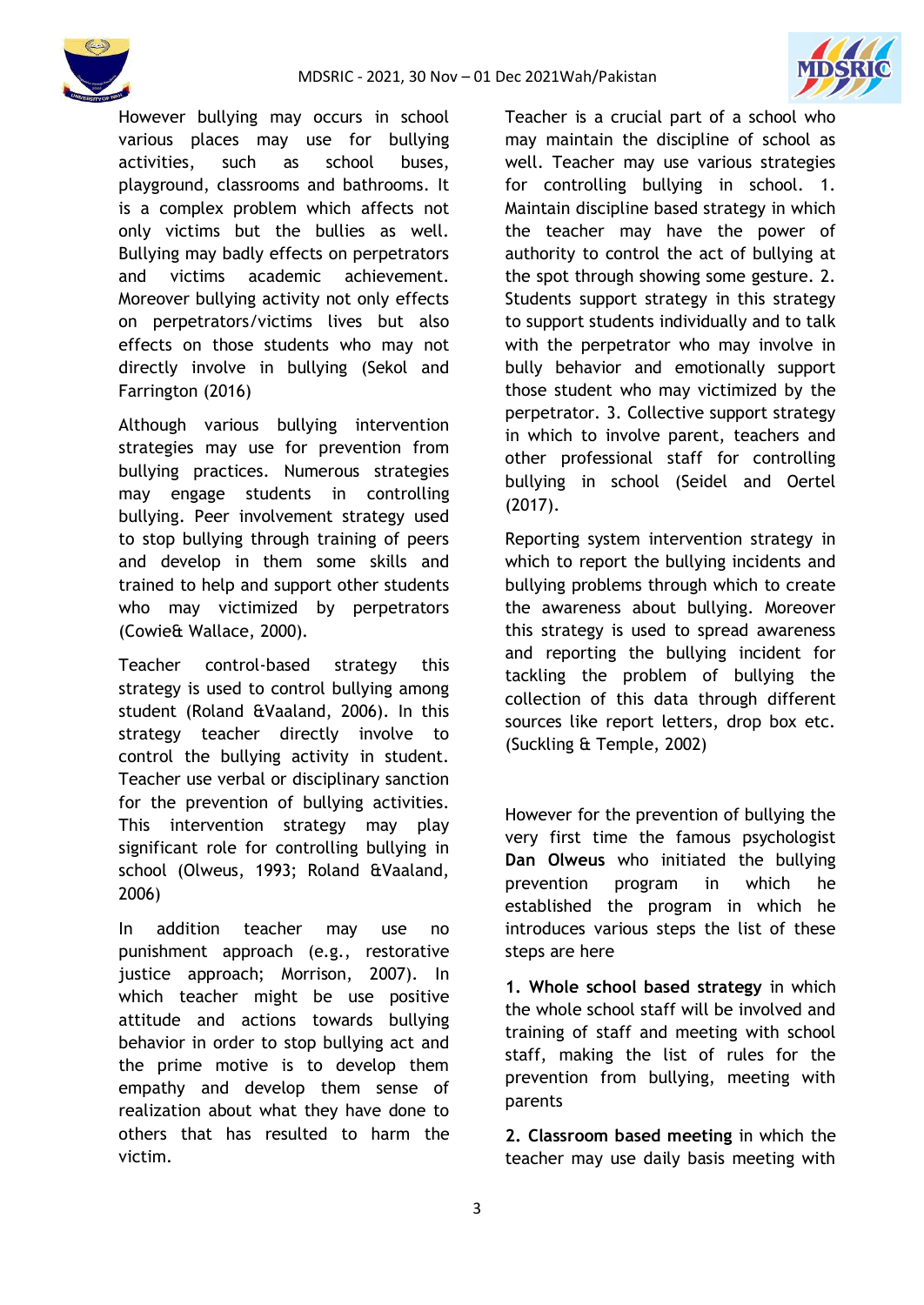



student and the aim of this is to discuss the bullying related issues with students.

**3. Individual student strategy** in which the teacher may guide the student who are bully the perpetrator and talking with the victim as well. And meet with the parents of involved students for preparing the intervention strategies for individual student as per their requirement.

**4**. **Develop school community based intervention program** in which to involve community for supporting and help to spread the intervention strategies in the community (Olweus& Limber, 2007, 2010.)

## **2. Purpose of the study**

This study aims at investigating the various kind of intervention strategies applied by teachers in their classroom in order to control the bullying situation.

#### **2.1 Research objectives**

- To identify the types of bullying prevailing in the elementary schools of Rawalpindi district.
- To find the factors affecting the adoption of intervention strategies by teachers
- To identify the strategies adopted by the teachers for controlling bullying.
- To explore effective intervention strategies.

## **2.2 Research questions**

- What are the effective bullying intervention strategies applied by teacher in school?
- What are the factors affecting on the adoption of intervention strategies by teachers?
- What is the relationship between intervention strategies and bullying?
- Does teacher's self-efficacy correlate with the intervention strategy of bullying?
- **3. Theoretical framework**

In this study use socio-ecological theory for the concept of bullying which is introduced by Bronfenbrenner (1977). According to this theory various factors which influences on the behavior of an individual which may cause for the act of bullying. Several factors which may influences on the individual behavior as he/she perceived from their environment as from their peers group, relatives, family members, teachers, friends and so on. So the individual adopt the behavior from their social context and with the interaction of others as well. An individual involve in bullying behavior may not only because of his/her personal characteristics but also because several factors may effect on them which may resulted an act of bullying. And these behavior and characteristics consist on three interlinked systems (micro, meso and macro) the first one is micro which effect an individual include (parental environment, school , and group of peers and friends) and in the second meso-system is interlinked with the micro in which parents are involved in school activities time to time check their children activities, the third and last is macro-system is based on broader aspects (school parties, country, policies) these social context factors may effect on an individual's behavior (Szapocznik and Coats- worth 1999).

Teacher apply different strategies to control bullying in their classrooms. These strategies selection by the teachers depends on their skills and capabilities. The Bandura theory of self-efficacy better explain this selection.Self-efficacy theory was introduced by Bandura (1997). In which the individual can do a task as according to their skill or capability to do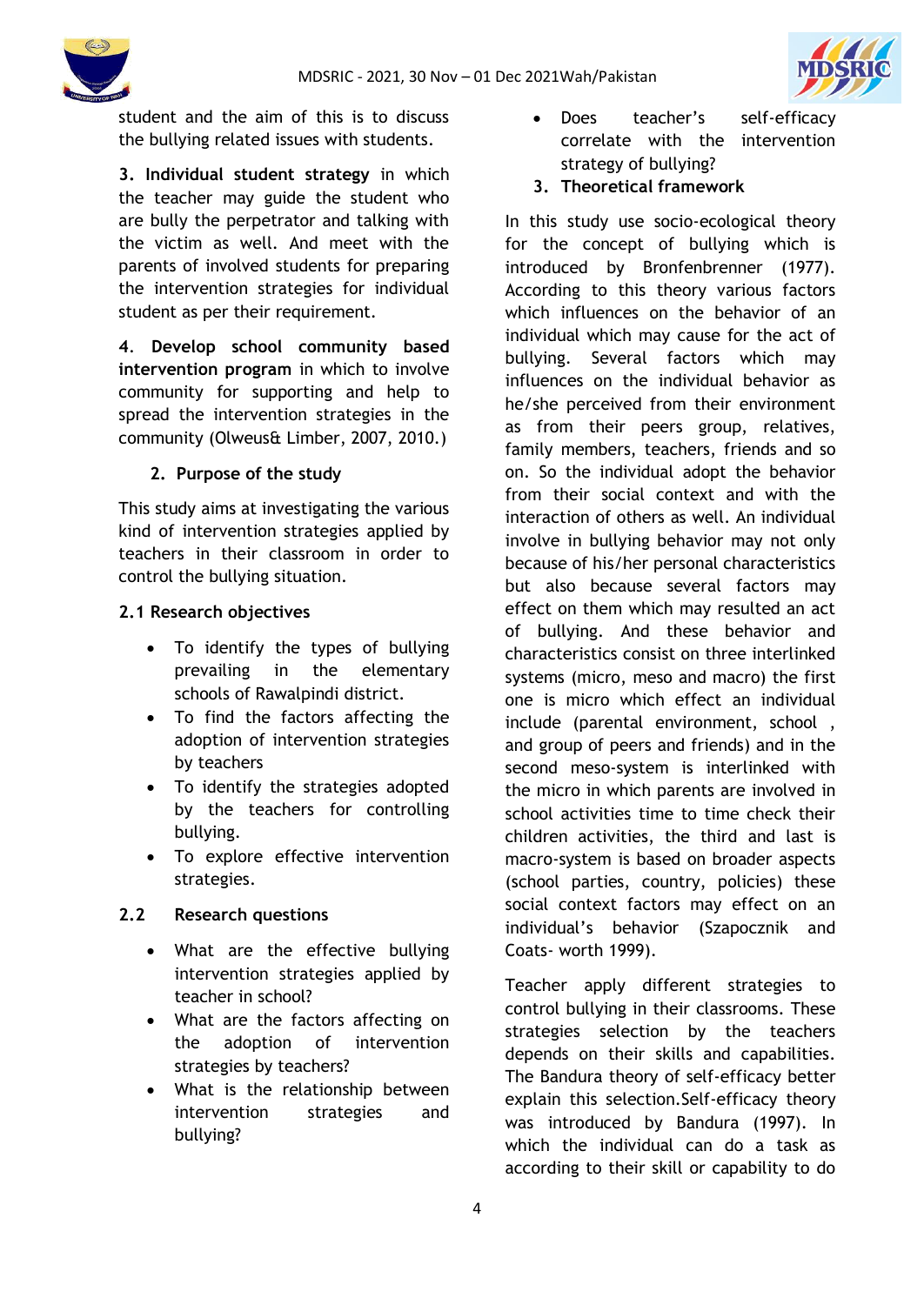

a certain task. The person can do the task if he/she perceived the task from others and the ability to perform that task by his/her self. Moreover the people perceived or learned the things by their environment that may effect on their personality directly or indirectly as well. Self-efficacy is also depends on person's own skill if they do inspire to do a certain task so the person may able to do the task. It may involve two situations the first one is when the person have his own personal experience is to view the certain task doing by other person successfully so he may get inspired from that person or the second is when he has the ability or skill to do the task. (Bandura, 1997). Selfefficacy involve the confidence which may the person perceive from his environment. According to Self-efficacy theory the person know how to deal with the problematic situation whenever the person may view or face the aggressive or unwanted behavior of others (Bandura, 1986).

The purpose of all the intervention strategies is to control student's negative behavior. According to social cognitive theory (bandura 1977, 1986) in which the student may adopt the positive attitude instead of negative attitude, the student more likely to be engage in the behavior which results as rewarded than punished. Social cognitive theory refers to develop the problem solving skills and positive attitude towards bullying act. This theory suggested to involve cognitive functions to control bullying in school.

## **4. Methodology**

This study used quantitative research design for collecting the data. In this quantitative research study the data was collected through close-ended questionnaire. In this descriptive research used cross- sectional survey. And used convenient sampling technique for the

sample of the study. And the data were gathered through online survey. Data were collected from teachers of district Rawalpindi. There are two dependent variable of bullying' direct bullying and indirect bullying were include in the questionnaire. And eight independent variables are discussed in this study' control based strategy, individual support strategy, collective cooperation strategy, no punishment strategy, against perpetration strategy, encourage studentreporting system strategy, bystander strategy, ignore bullying situation strategy are included. And one intervening variable is teacher's self-efficacy used to measure the interference between the independent variables. Bullying and intervention strategies were measured by selfdeveloped questionnaire. The population of this study was elementary teachers of district Rawalpindi, both female and male teachers were participated.

## **4.1 Data collection**

The data were gathered through online Google survey. The link was shared via email and through Whatsapp with targeted population. The responses were received from the audience. Then their responses were downloaded as an excel sheet. The data were collected through online questionnaire form, the questionnaire were distributed among targeted population. In the questionnaire clearly mention the purpose of the study and provide assurance to the participant that the information will be kept confidential and anonymous. And the data were analyze through SPSS software.

## **4.2Data analysis**

The data was analyzed through SPSS software by using various statistical techniques included standard deviation, Pearson correlation, arithmetic mean, frequencies, regression independent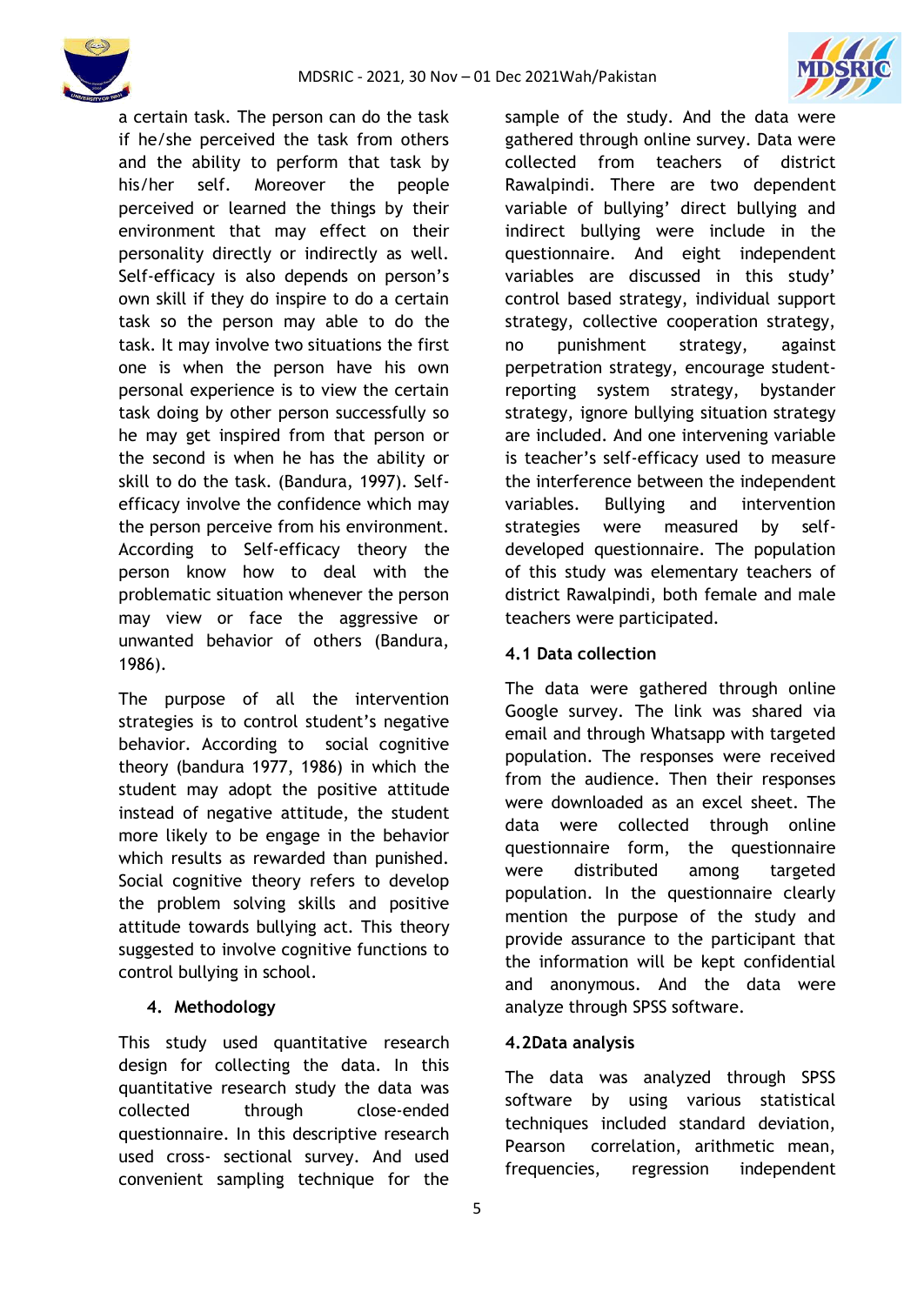ation



sample t-test, regression through which to analyzed the data.

| analyzed the data.               |           |           |         | No                             |                    | 1.3                | 5.0             | 3.851      | .8249       |
|----------------------------------|-----------|-----------|---------|--------------------------------|--------------------|--------------------|-----------------|------------|-------------|
| <b>Table</b><br>4.3:             |           | Frequency |         | Punish<br>ment                 | 476                | 3                  | $\Omega$        | 5          | 9           |
| distribution<br>on<br>teacher    | Gender    | of        |         | Against<br>perpet<br>ration    | 476                | 1.0<br>0           | 5.0<br>$\Omega$ | 3.372<br>5 | 1.061<br>33 |
| of<br>Gender                     |           |           |         | Encour                         |                    |                    |                 |            |             |
| Respondents                      | Frequency | Percent   |         | age                            | 476                | 1.3                | 4.6             | 3.302      | .7955       |
| Female<br>323                    |           | 67.9      |         | report                         |                    | 3                  |                 | 5          | 9           |
| Male<br>153<br>Total             |           | 32.1      |         | system<br><b>Bystan</b>        |                    |                    |                 |            |             |
| 476                              |           | 100.0     |         | der                            | 476                | 1.3                | 5.0             | 3.627      | .6509       |
|                                  |           |           |         | Interve                        |                    | 3                  | $\Omega$        | 5          | 4           |
| Table 4.4 Descriptive statistics |           |           |         | ne<br>Ignore<br><b>Bullyin</b> | 476                | 1.0<br>$\mathbf 0$ | 5.0<br>$\Omega$ | 1.976<br>9 | .7930<br>6  |
| <b>Types of bullying</b>         |           |           |         | g<br>Valid N                   |                    |                    |                 |            |             |
| Descriptive<br>statistics        | N         | Minimum   | Maximum | (listwis<br>⊿Mean              | 456d.<br>Deviation |                    |                 |            |             |
| Directbullying                   | 476       | 1.00      | 4.25    | 2.3650                         |                    | .59871             |                 |            |             |

|                       | 41D | 1.WU | 4. <i>L</i> .JOJU<br>.17011                                                                                                                       |
|-----------------------|-----|------|---------------------------------------------------------------------------------------------------------------------------------------------------|
| indirectbullying      | 476 | 1.00 | 4.33 The specific indigate that the control based                                                                                                 |
| Valid N<br>(listwise) | 476 |      | intervention strategy which indicated that<br>the respondent were frequently applied<br>aliti taasimaan satti maanaan sanaa fi maanaan satti taan |

For the direct bullying which consisted of 4 items, the score range was to 1.00 to 4.25. It produced the mean score of 2.3650 with a standard deviation of .59871. For indirect bullying which consist of 3 items, the score range was 1.00 to 4.33. It produced the mean score of 2.0532 with standard deviation of .68362.

#### **Table 4.5 descriptive statistics Intervention strategies of controlling bullying**

| <b>Descriptive Statistics</b> |     |     |     |       |       |  |
|-------------------------------|-----|-----|-----|-------|-------|--|
|                               |     | Min | Mа  |       | Std.  |  |
|                               |     | imu | xim |       | Devia |  |
|                               | Ν   | m   | um  | Mean  | tion  |  |
| Control                       | 476 | 2.0 | 5.0 | 4.055 | .6732 |  |
| based                         |     | O   | 0   | 3     | 8     |  |
| Studen                        |     |     |     |       |       |  |
| t                             |     | 1.0 | 5.0 | 3.611 | .7138 |  |
| Suppor                        | 476 |     |     | 5     |       |  |
| t                             |     |     |     |       |       |  |
| Collect                       |     |     |     |       |       |  |
| ive                           | 476 | 1.3 | 5.0 | 3.523 | .8486 |  |
| Cooper                        |     |     |     |       |       |  |

intervention strategy which indicated that the respondent were frequently applied this intervention strategy for controlling bullying and responses were also connective, student support intervention strategy shows that teachers were mostly applied this intervention for bullying, collective intervention were applied by most of the teachers for prevention of bullying, no punishment intervention indicated that frequently used by teachers, while against perpetration and encourage reporting system were mostly applied by teachers but standard deviation use thatthe responses of the respondents were scattered. Bystander intervention were reported that teachers were frequently used this strategy and responses were also connective towards the mean score. Moreover ignore intervention strategy indicated that teachers were least use of this strategy and never ignore the bullying incident.

## **5. Findings**

The results of the study indicated that the prevalence of bullying was dependent on the demographic variable of school socio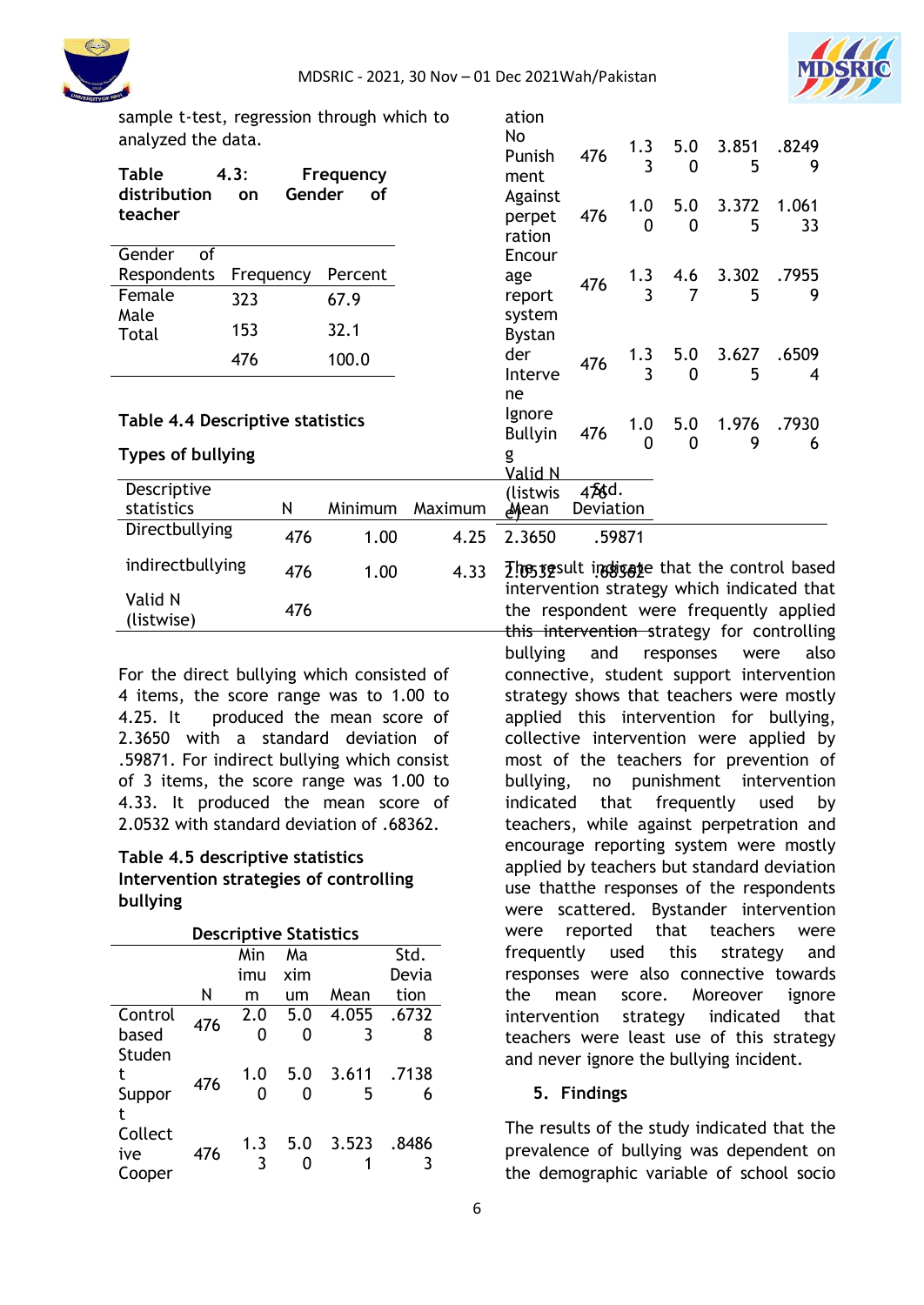



economic status. The lower or middle lower status school students were more likely involved in physical fights rather than upper class schools. And the elite class school students were involved in verbal or social exclusion bullying form. Moreover the findings of the study indicated that direct bullying were reported higher rate than indirect bullying. The finding of the study indicated that teachers were applied mixed intervention strategies for controlling bullying.The findings indicated that teachers were applied mixed method approach to handle the bullying situation and they develop social skills among students. And also develop problem solving skills for tackling the bullying situation by themselves.

#### **6. Conclusion**

The findings of the study indicate that student were more likely involved in physical fights the factor which may dependent on the status of the school or the status of the student. And also concluded that it may difficult for teachers to detect the relational bullying than physical or verbal bullying which may seems easily detected by teachers. (Blain-Arcaro, Smith, Cunigham, Vaillancourt, &Rimas, 2012; Costley, Sueng-Lock, &Ji-Eun, 2013). The findings of the study shows that teachers should encourage their students for reporting the bullying episodes as teacher may know about the bullying episodes and able to intervene the bullying situation. Moreover the results of the study concluded that teachers should apply multiple or mixed strategy for controlling the bullying situation. Teachers might be applied different interventions as according to the situation of bullying. Present study shows that teacher is a crucial part of a school who take action in order to handle the bullying situation. Teacher should be train

for tackling the bullying situation. And apply various kinds of intervention strategies for handling bullying. Develop social skill, problem solving skills among students for controlling bullying in school.

## **7. References**

[1] Gini, G. (2004). Bullying in Italian schools: An overview of intervention programmes. School Psychology International, 25, 106-116.

[2] Nansel, T. J., Overpeck, M., Pilla, R. S., Ruan, W. J., Simons-Morton, B., &Scheidt, P. (2001). Bullying behaviors among US youth: Prevalence and associate with psychological adjustment. Journal of the American Medical Association, 285, 2094-2100.

[3] Gladden, R. M., Vivolo-Kantor, A.M., Hamburger, M. E., & Lumpkin, C. D. (2014). Bullying surveillance among youths: Uniform definitions for public health and recommended data elements, version 1.0. National Center for Injury Prevention and Control, Centers

for Disease Control and Prevention and U.S. Department of Education.

[4] Cardoos, S. L., &Hinshaw, S. P.(2011). Friendship as protection from peer victimization for girls with and without ADHD. Journal of Abnormal Child Psychology, 39(7), 1035–1045

[5] Merrell, K., Gueldner, B., Ross, S., &Isava, D. (2008). How effective are school bullying Intervention programs? A meta-analysis of intervention research. School Psychology Quarterly, 23, 26–42.

[6] Cornell, D., & Mehta, S. B. (2011). Counselor confirmation of middle school student self-reports of bullying victimization. Professional School Counseling, 14(4), 261–270.

[7] Lamarche, V., Brendgen, M., Boivin, M., Vitaro, F., Dionne, G., &Pérusse, D.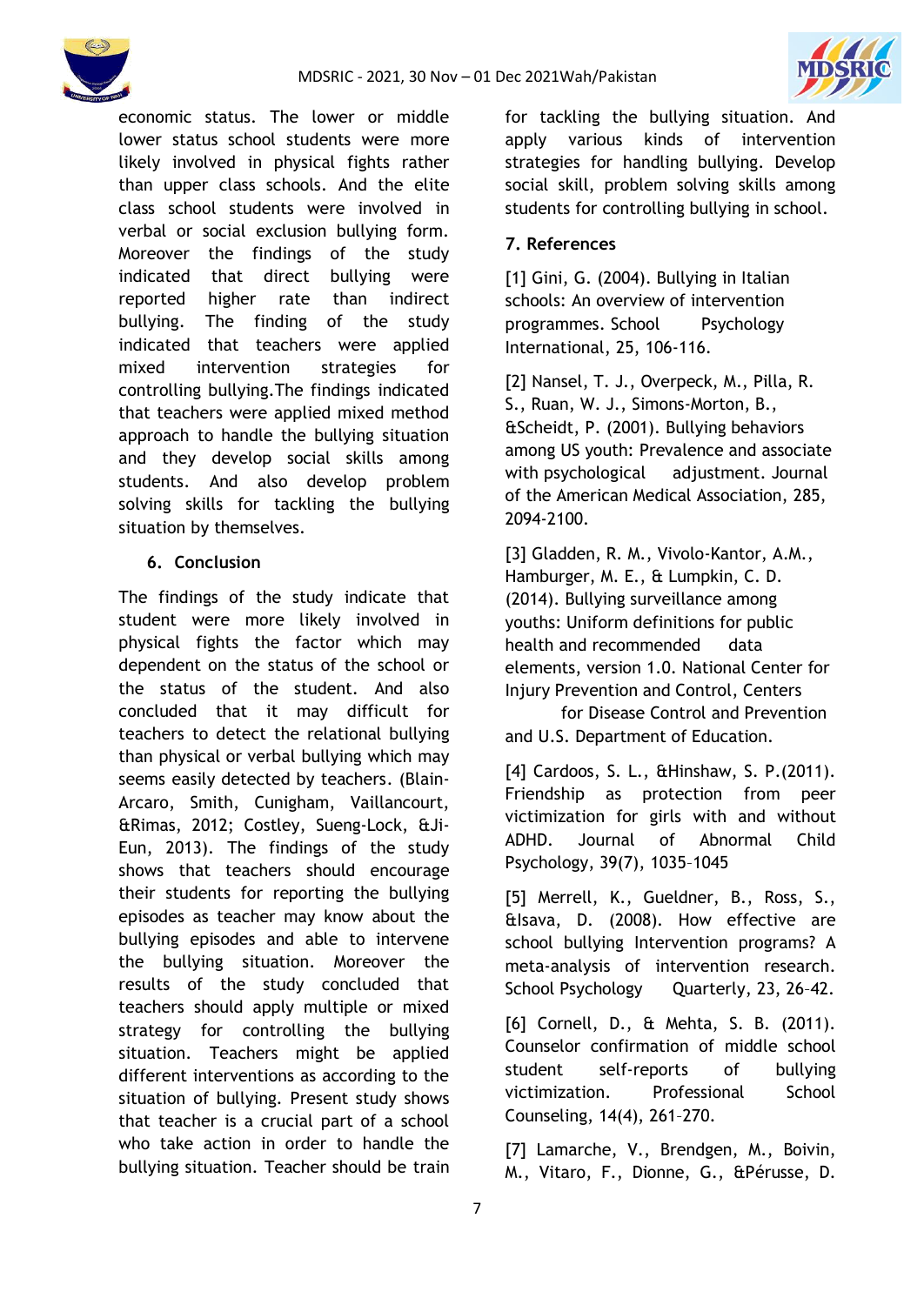



(2007). Do friends' characteristics moderate the prospective links between peer victimization and reactive and proactive aggression? Journal of Abnormal Child Psychology, 35(4), 665–680.

[8]Cross, D., Waters, S., Pearce, N., Shaw, T., Hall, M., Erceg, E., . . . Hamilton, G. (2012). The friendly schools friendly families programme: Three-year bullying behaviour outcomes in primary school children. International Journal of Educational Research, 53, 394-406.

[9] Hong, J. S., &Espelage, D. L. (2012). A review of research on bullying and peer victimization in school: An ecological system analysis. Aggression and Violent Behavior, 17, 311-322

[10] Meter, D. J., & Bauman, S. (2018). Moral disengagement about cyberbullying and parental monitoring: Effects on traditional bullying and victimization via cyberbullying involvement. The Journal of Early Adolescence, 38(3), 303-326.

[11] Sekol, I., & Farrington, D. P. (2016). Personal characteristics of bullying victims in residential care for youth. Journal of Aggression, Conflict and Peace Research,  $8(2)$ , 99-113. [https://doi.org/10.1108/JACPR-11-2015-](https://doi.org/10.1108/JACPR-11-2015-0198) [0198](https://doi.org/10.1108/JACPR-11-2015-0198)

[12] Cowie, H., & Wallace, P. (2000). Peer support in action: From bystanding to standing by. London: Sage

[13] Roland, E., &Vaaland, G. (2006). ZERO Teacher's guide to the zero antibullying Programme. Stavanger: Centre for Behavioural Research, University of Stavanger.

[14] Olweus, D. (1993). Bullying at school, what we know and what we can do. Malden, MA: Blackwell.

[15] Morrison, B. (2007). Restoring safe school communities: A whole school

response to bullying, violence and alienation. Sydney, Australia: Federation Press.

[16] Seidel, A., &Oertel, L. (2017). A categoriztion intervention forms and goals. In L. Bilz, W. Schubarth, I. Dudziak, S. Fischer, S. Niproschke, & J. Ulbricht (Eds.), Gewalt und Mobbing an Schulen. WiesichGewalt und Mobbing entwickelthaben, wie Lehrer intervenieren und

welcheKompetenzensiebrauchen (pp. 13- 25). Bad Heilbrunn, Germany: Klinkardt. doi:10.1086/428763

[17] Suckling, A., & Temple, C. (2002). Bullying: A whole-school approach. London: Jessica Kingsley Publishers.

[18] Olweus, D. (2007a). Olweus Bullying Questionnaire. Center City, MN: Hazelden.

[19] Limber, S. P. (2010). Implementation of the Olweus Bullying Prevention Program: Lessons learned from the field. In D. Espelage, & S. Swearer (Eds.). Bullying in North American schools: A social-ecological perspective on prevention and intervention (pp. 291–306). (2nd ed.). New York: Routledge.

[20] Bronfenbrenner, U. (1977). Toward an experimental ecology of human development. American Psychologist, 32, 513-531.

[21] Szapocznik, J., &Coatsworth, J. D. (1999). An ecodevelopmental framework for organizing the influences on drug abuse: A developmental model of risk and protection. In M. Glantz& C. R. Hartel (Eds.), Drug abuse: Origins and interventions (pp. 331– 366). Washington, DC: American Psychological Association

[22] Bandura, A. (1997). Self-efficacy: The exercise o f control. New York, NY: W. H. Freeman and Company.